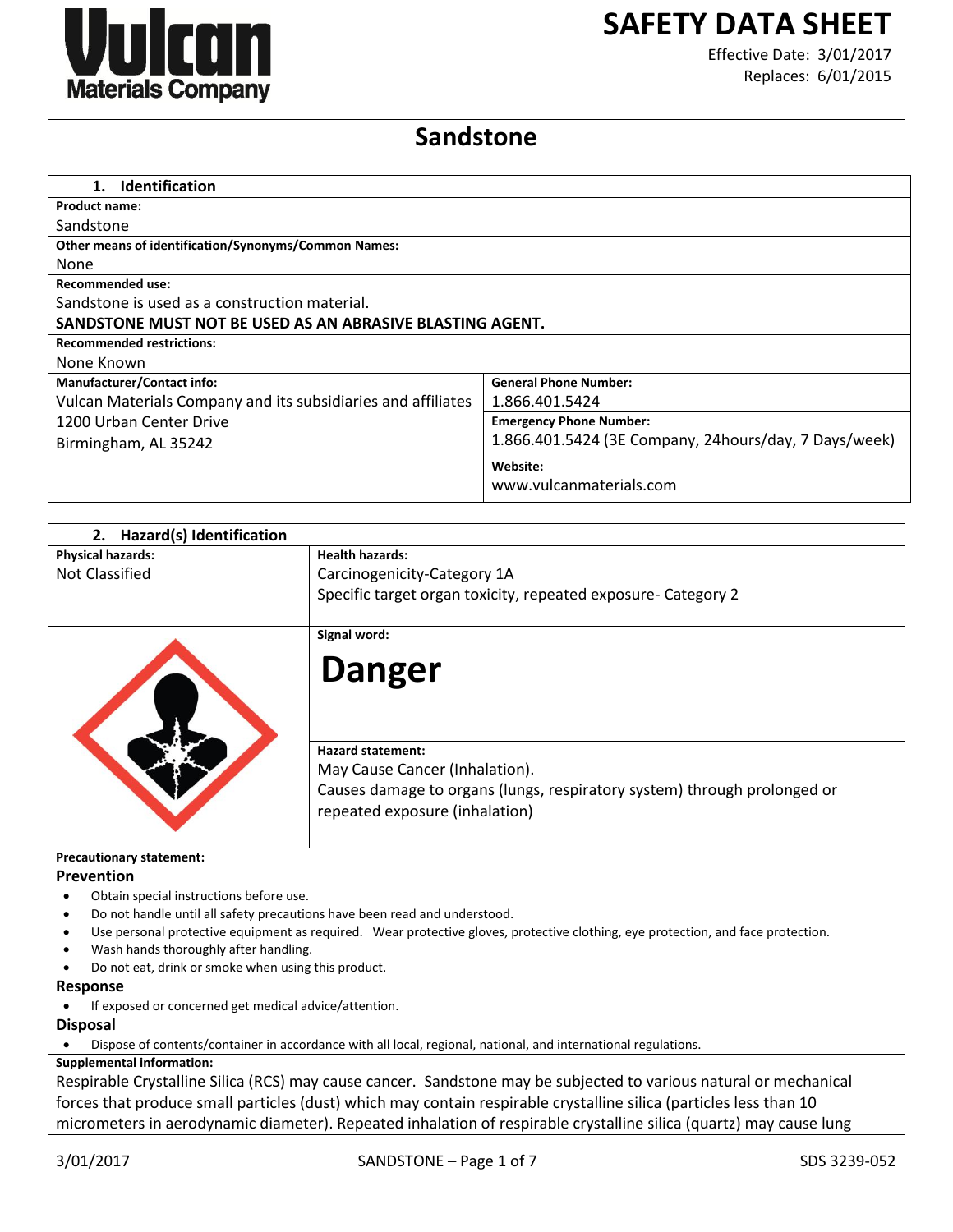cancer according to IARC, NTP; ACGIH states that it is a suspected cause of cancer. Other forms of RCS (e.g., tridymite and cristobalite) may also be present or formed under certain industrial processes.

| 3. Composition/information on ingredients |                   |     |
|-------------------------------------------|-------------------|-----|
| <b>Chemical name</b>                      | <b>CAS number</b> | %   |
| Sandstone                                 | None              | 100 |
| Quartz (crystalline silica)               | 14808-60-7        |     |
|                                           |                   |     |

#### **4. First-aid measures**

**Inhalation:**

Remove to fresh air. Dust in throat and nasal passages should clear spontaneously. Contact a physician if irritation persists or if breathing is difficult.

**Eyes:**

Immediately flush eye(s) with plenty of clean water for at least 15 minutes, while holding the eyelid(s) open.

Occasionally lift the eyelid(s) to ensure thorough rinsing. Beyond flushing, do not attempt to remove material from eye(s). Contact a physician if irritation persists or later develops.

**Skin:**

Wash affected areas thoroughly with mild soap and fresh water. Contact a physician if irritation persists.

**Ingestion:**

If person is conscious do not induce vomiting. Give large quantity of water and get medical attention. Never attempt to make an unconscious person drink.

**Most important symptoms/effects, acute and delayed:**

Dust may irritate the eyes, skin, and respiratory tract. Breathing respirable crystalline silica-containing dust for prolonged periods in the workplace can cause lung damage and a lung disease called silicosis. Symptoms of silicosis may include (but are not limited to) shortness of breath, difficulty breathing with or without exertion; coughing; diminished work capacity; diminished chest expansion; reduction of lung volume; right heart enlargement and/or failure.

**Indication of immediate medical attention and special treatment needed:**

Not all individuals with silicosis will exhibit symptoms of the disease. However, silicosis can be progressive and symptoms can appear even years after exposures have ceased. Persons with silicosis have an increased risk of pulmonary tuberculosis infection.

## **For emergencies contact 3E Company at 1.866.401.5424 (24 hours/day, 7 days/week).**

#### **5. Fire-fighting measures**

**Suitable extinguishing media:**

This product is not flammable. Use fire-extinguishing media appropriate for surrounding materials.

**Unsuitable extinguishing media:**

None known.

**Specific hazards arising from the chemical:**

Contact with powerful oxidizing agents may cause fire and/or explosions (see section 10 of SDS).

**Special protective equipment and precautions for firefighters:**

Use protective equipment appropriate for surrounding materials.

**Fire-fighting equipment/instructions:**

No unusual fire or explosion hazards noted. Not a combustible dust.

**Specific methods:**

The presence of this material in a fire does not hinder the use of any standard extinguishing medium. Use extinguishing medium for surrounding fire.

#### **6. Accidental release measures**

**Personal precautions, protective equipment and emergency procedures:**

Persons involved in cleanup processes should first observe precautions (as appropriate) identified in Section 8 of this SDS. **For emergencies, contact 3E Company at 1-866-401-5424 (24 hours/day, 7 days/week)**.

**Environmental precautions:**

Prevent from entering into sewers or drainage systems where it can harden and clog flow.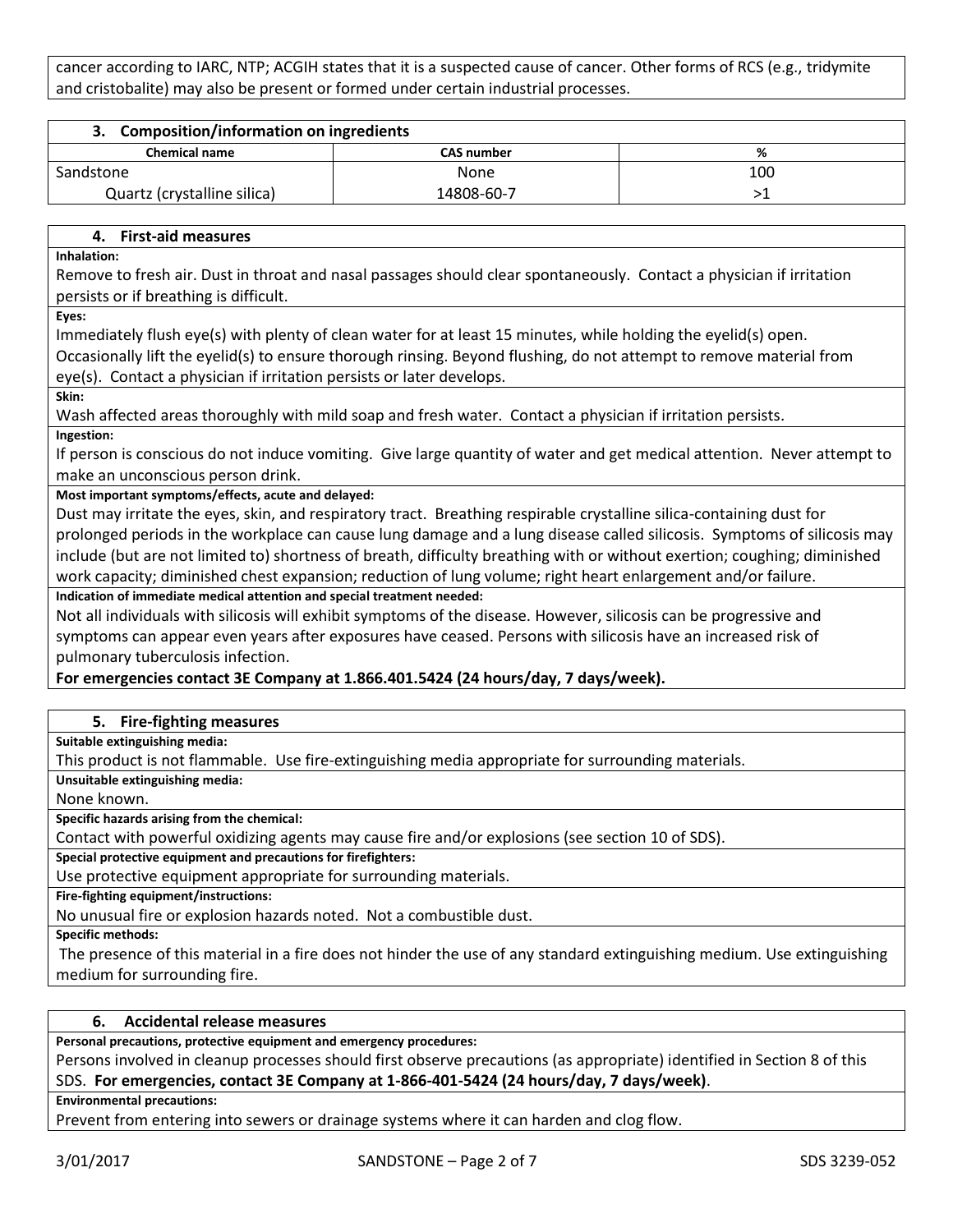#### **Methods and materials for containment and cleaning up:**

Spilled material, where dust is generated, may overexpose cleanup personnel to respirable crystalline silica-containing dust. Do not dry sweep or use compressed air for clean-up. Wetting of spilled material and/or use of respiratory protective equipment may be necessary.

#### **7. Handling and storage**

#### **Precautions for safe handling:**

Respirable crystalline silica-containing dust may be generated during processing, handling, and storage. Use personal protection and controls identified in Section 8 of this SDS as appropriate.

#### **SANDSTONE MUST NOT BE USED AS AN ABRASIVE BLASTING AGENT.**

**Conditions for safe storage, including any incompatibilities:**

Do not store near food, beverages, or smoking materials.

#### **8. Exposure controls/personal protection**

#### **Legend:**

NE = Not Established; PEL = Permissible Exposure Limit; TLV = Threshold Limit Value; REL = Recommended Exposure Limit; OSHA = Occupational Safety and Health Administration; MSHA = Mine Safety and Health Administration; NIOSH = National Institute for Occupational Safety and Health; ACGIH = American Conference of Governmental Industrial Hygienists

|                                        | <b>OSHA/MSHA</b>                                                               | <b>ACGIH</b>                                                                          | <b>NIOSH</b>              |
|----------------------------------------|--------------------------------------------------------------------------------|---------------------------------------------------------------------------------------|---------------------------|
| Component                              | <b>PEL</b>                                                                     | <b>TLV</b>                                                                            | <b>REL</b>                |
| Particulates not otherwise classified  | 15 mg/m <sup>3</sup> (total dust)<br>5 mg/m <sup>3</sup> (respirable fraction) | 10 mg/m <sup>3</sup> (inhalable fraction)<br>$3 \text{ mg/m}^3$ (respirable fraction) | <b>NE</b>                 |
| Respirable dust containing silica      | 10 mg/m <sup>3</sup> ÷ (% silica + 2)                                          | Use Respirable Silica TLV                                                             | Use Respirable Silica REL |
|                                        |                                                                                |                                                                                       |                           |
| Total dust containing silica           | MSHA: 30 mg/m <sup>3</sup> ÷ (% silica + 3)                                    | <b>NE</b>                                                                             | <b>NE</b>                 |
| Respirable Crystalline Silica (quartz) | OSHA: $0.05 \,\mathrm{mg/m^3}$ (PEL)                                           | 0.025 mg/m <sup>3</sup>                                                               | 0.05 mg/m <sup>3</sup>    |
|                                        | OSHA: 0.025 mg/m <sup>3</sup> (Action Level)                                   |                                                                                       |                           |
|                                        | MSHA: Use Respirable Dust<br>containing Silica PEL (above)                     |                                                                                       |                           |
|                                        |                                                                                |                                                                                       |                           |
| Respirable Tridymite and Cristobalite  | OSHA: Use respirable crystalline                                               | 0.025 mg/m <sup>3</sup>                                                               | 0.05 mg/m <sup>3</sup>    |
| (other forms of crystalline silica)    | silica PEL                                                                     |                                                                                       |                           |
|                                        | MSHA: 1/2 of respirable dust                                                   |                                                                                       |                           |
|                                        | containing silica PEL                                                          |                                                                                       |                           |

#### **Exposure Guidelines:**

Total dust containing silica, respirable silica-containing dust and respirable crystalline silica (quartz) levels should be monitored regularly to determine worker exposure levels. Exposure levels in excess of allowable exposure limits should be reduced by all feasible engineering controls, including (but not limited to) wet suppression, ventilation, process enclosure, and enclosed employee workstations.

#### **Engineering Controls:**

Activities that generate dust require the use of general ventilation, local exhaust and/or wet suppression methods to maintain exposures below allowable exposure limits.

**Eye Protection:**

Safety glasses with side shields should be worn as minimum protection. Dust goggles should be worn when excessively (visible) dusty conditions are present or are anticipated.

#### **Skin Protection (Protective Gloves/Clothing):**

Use gloves to provide hand protection from abrasion. In dusty conditions, use long sleeve shirts. Wash work clothes after each use.

#### **Respiratory Protection:**

All respirators must be NIOSH-approved for the exposure levels present. (See NIOSH Respirator Selection Guide). The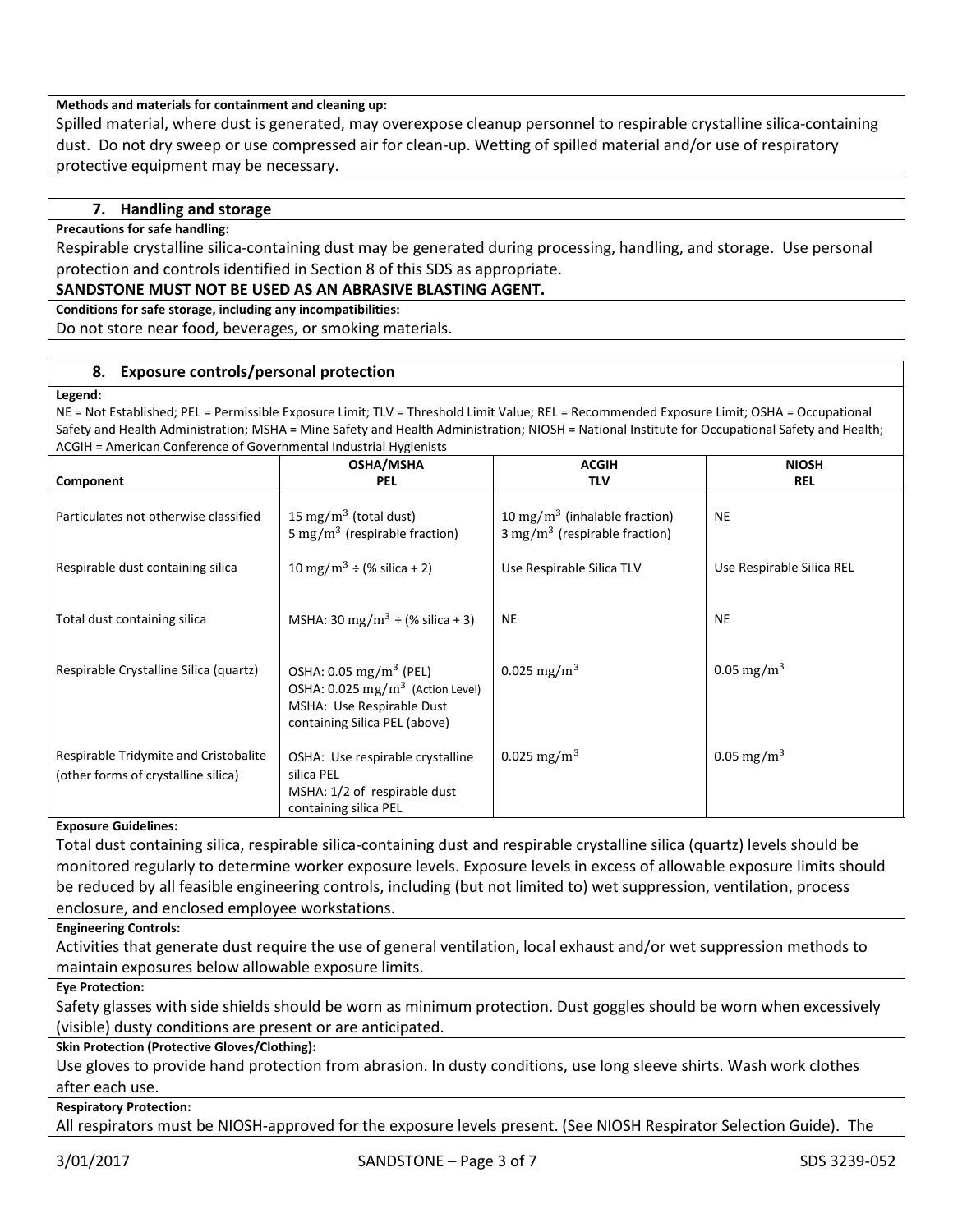need for respiratory protection should be evaluated by a qualified safety and health professional. Activities that generate dust require the use of an appropriate dust respirator where dust levels exceed or are likely to exceed allowable exposure limits. For respirable silica-containing dust levels that exceed or are likely to exceed an 8-hour timeweighted average (TWA) of 0.25  $\rm mg/m^3$ , a high efficiency particulate filter respirator must be worn at a minimum; however, if respirable silica-containing dust levels exceed or are likely to exceed an 8-hour TWA of 1.25  $\rm mg/m^3$  an airpurifying, full-face respirator or equivalent is required. Respirator use must comply with applicable MSHA (42 CFR 84) or OSHA (29 CFR 1910.134) standards, which include provisions for a user training program, respirator inspection, repair and cleaning, respirator fit testing, medical surveillance and other requirements.

## **9. Physical and chemical properties**

#### **Appearance:**

Angular gray, white and tan particles ranging in size from powder to boulders.

| wikuu kiuy, wilite uliu tuli purticito rulikilik ili olee libili powuti to boulutro. |                                          |                                               |  |
|--------------------------------------------------------------------------------------|------------------------------------------|-----------------------------------------------|--|
| Odor:                                                                                | PH:                                      | <b>Decomposition temperature:</b>             |  |
| No odor.                                                                             | Not applicable                           | Not applicable                                |  |
| Melting point/freezing point:                                                        | Initial boiling point and boiling range: | Flash point:                                  |  |
| Not applicable                                                                       | Not applicable                           | Non-combustible                               |  |
| <b>Evaporation rate:</b>                                                             | Flammability:                            | Upper/lower flammability or explosive limits: |  |
| Not applicable                                                                       | Not applicable                           | Not applicable                                |  |
| Vapor pressure:                                                                      | <b>Relative density:</b>                 | Solubility:                                   |  |
| Not applicable                                                                       | Not applicable                           | 0                                             |  |
| Partition coefficient: n-octanol/water.                                              | <b>Autoignition temperature:</b>         | Specific Gravity (H2O = 1):                   |  |
| Not applicable                                                                       | Not applicable                           | $2.6 - 2.75$                                  |  |

#### **10. Stability and reactivity**

**Reactivity:**

Not reactive under normal use.

**Chemical stability:**

Stable under normal temperatures and pressures.

**Possibility of hazardous reactions:**

None under normal use.

**Conditions to avoid (e.g., static discharge, shock or vibration):**

Contact with incompatible materials should be avoided (see below). See Sections 5 and 7 for additional information. **Incompatible materials:**

Silica ignites on contact with fluorine and is incompatible with acids, aluminum, ammonium salts and magnesium. Silica reacts violently with powerful oxidizing agents such as fluorine, boron trifluoride, chlorine trifluoride, manganese trifluoride, and oxygen difluoride yielding possible fire and/or explosions. Silica dissolves readily in hydrofluoric acid producing a corrosive gas – silicon tetrafluoride.

**Hazardous decomposition products:**

Respirable crystalline silica-containing dust may be generated. When heated, quartz is slowly transformed into tridymite (above 860°C/1580°F) and cristobalite (above 1470°C/2678°F). Both tridymite and cristobalite are other forms of crystalline silica.

## **11. Toxicological information**

**Primary Routes of Exposure:**

Inhalation and contact with the eyes and skin.

**Symptoms related to the physical, chemical, toxicological characteristics**

**Inhalation:**

Dusts may irritate the nose, throat and respiratory tract by mechanical abrasion. Coughing sneezing and shortness of breath may occur.

Symptoms of silicosis may include (but are not limited to) shortness of breath, difficulty breathing with or without exertion; coughing; diminished work capacity; diminished chest expansion; reduction of lung volume; right heart enlargement and/or failure. Persons with silicosis have an increased risk of pulmonary tuberculosis infection.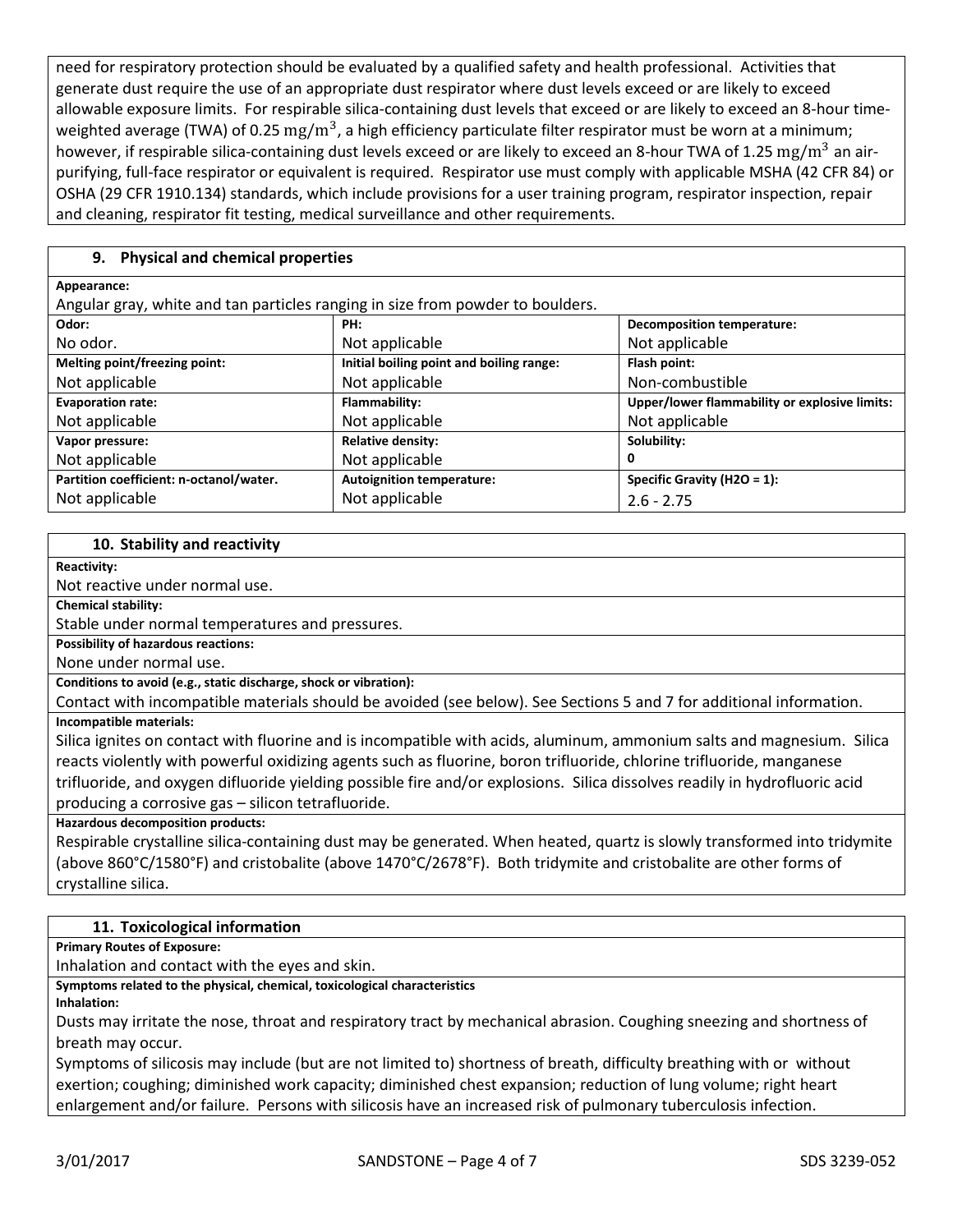#### **Eye Contact:**

Dust particles can scratch the eye causing tearing, redness, a stinging or burning feeling, or swelling of the eyes with blurred vision.

#### **Skin Contact:**

Dust particles can scratch and irritate the skin with redness, an itching or burning feeling, swelling of the skin, and/or rash.

**Ingestion:**

Expected to be practically non-toxic. Ingestion of large amounts may cause gastrointestinal irritation including nausea, vomiting, diarrhea, and blockage.

#### **Medical Conditions Aggravated by Exposure:**

Irritated or broken skin increases chance of contact dermatitis. Pre-existing medical conditions that may be aggravated by exposure include disorders of the eye, skin and lung (including asthma and other breathing disorders). Smoking tobacco will impair the ability of the lungs to clear themselves of dust.

**Delayed and immediate effects and also chronic effects from short- and long-term exposure:**

Prolonged overexposure to respirable dusts in excess of allowable exposure limits can cause inflammation of the lungs leading to possible fibrotic changes, a medical condition known as pneumoconiosis.

Prolonged and repeated overexposure to high levels of respirable crystalline silica-containing dust may cause a chronic form of silicosis, an incurable lung disease that may result in permanent lung damage or death. Chronic silicosis generally occurs after 10 years or more of overexposure; a more accelerated type of silicosis may occur between 5 and 10 years of higher levels of prolonged and repeated overexposure. In early stages of silicosis, not all individuals will exhibit symptoms (signs) of the disease. However, silicosis can be progressive, and symptoms can appear at any time, even years after exposure has ceased.

Repeated overexposures to very high levels of respirable crystalline silica for periods as short as six months may cause acute silicosis. Acute silicosis is a rapidly progressive, incurable lung disease that is typically fatal. Symptoms include (but are not limited to): shortness of breath, cough, fever, weight loss, and chest pain.

Respirable dust containing newly broken crystalline silica particles has been shown to be more hazardous to animals in laboratory tests than respirable dust containing older crystalline silica particles of similar size. Respirable crystalline silica particles which had aged for sixty days or more showed less lung injury in animals than equal exposures to respirable dust containing newly broken particles of respirable crystalline silica.

There are reports in the literature suggesting that excessive respirable crystalline silica exposure may be associated with autoimmune disorders and other adverse health effects involving the kidney. In particular, the incidence of scleroderma (thickening of the skin caused by swelling and thickening of fibrous tissue) appears to be higher in silicotic individuals. To date, the evidence does not conclusively determine a causal relationship between silica exposure and these adverse health effects.

## **Carcinogenicity:**

Epidemiology studies on the association between respirable crystalline silica exposure and lung cancer have had both positive and negative results. There is some speculation that the source, type, and level of exposure of respirable crystalline silica may play a role. Studies of persons with silicosis indicate an increased risk of developing lung cancer, a risk that increases with the level and duration of exposure. It is not clear whether lung cancer develops in non-silicotic patients. Several studies of silicotics do not account for lung cancer confounders, especially smoking, which have been shown to increase the risk of developing lung disorders, including emphysema and lung cancer.

In October 1996, an IARC Working Group designated respirable crystalline silica as carcinogenic (Group 1). In 2012, an IARC Working Group re-affirmed that inhalation of crystalline silica was a known human carcinogen. The NTP's Report on Carcinogens, 9th edition, lists respirable crystalline silica as a "known human carcinogen." In the year 2000, the American Conference of Governmental Industrial Hygienists (ACGIH) listed respirable crystalline silica (quartz) as a suspected human carcinogen (A-2). These classifications are based on sufficient evidence of carcinogenicity in certain experimental animals and on selected epidemiological studies of workers exposed to respirable crystalline silica.

**Additional information on toxicological-effects:**

**Acute toxicity:** Not classified

**Skin corrosion/irritation:** Not classified

**Serious eye damage/eye irritation:** Not classified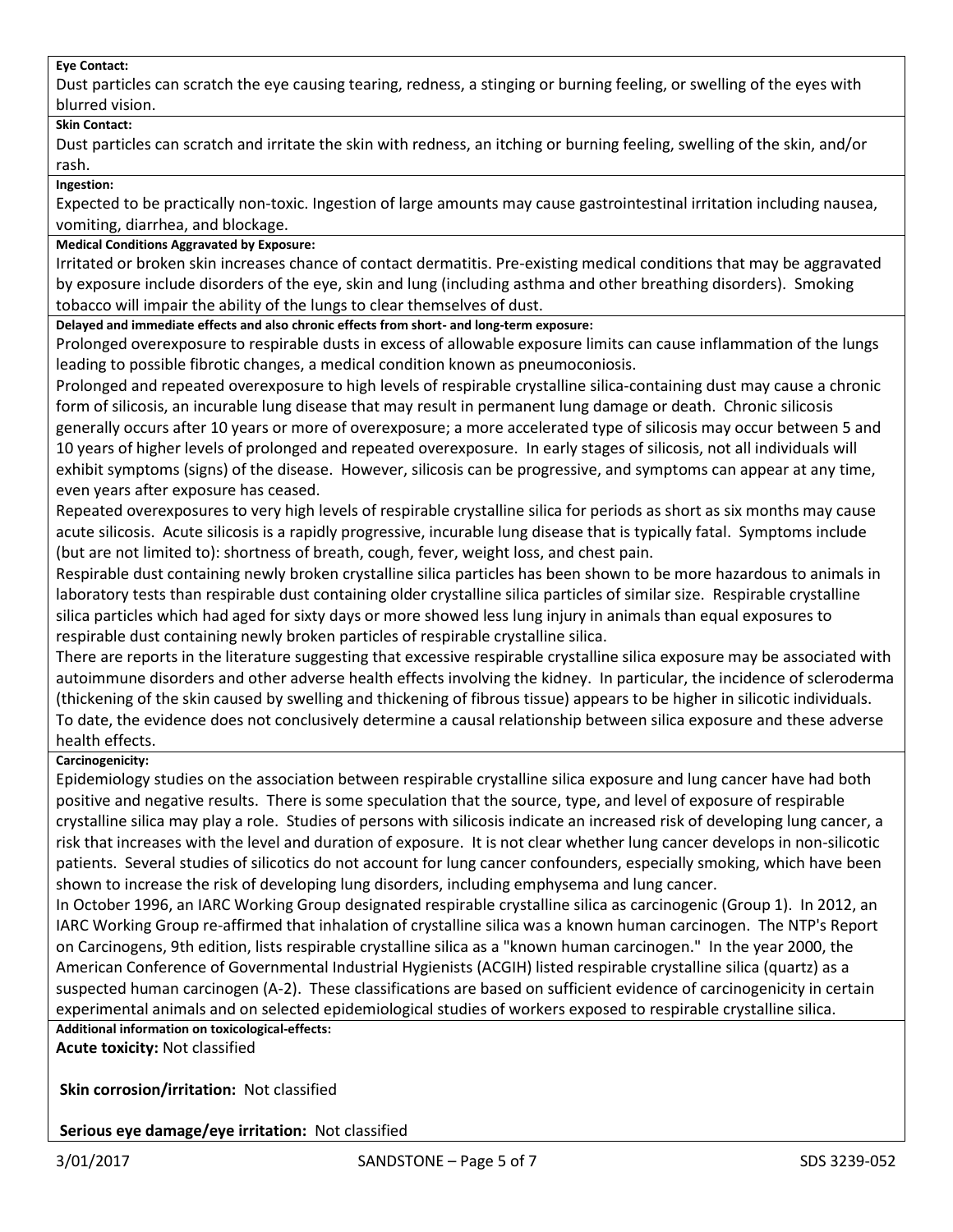**Respiratory sensitization:** Not classified.

**Skin sensitization:** Not classified.

**Germ cell Mutagenicity:** Not classified

**Carcinogenicity:** May cause cancer (Inhalation).

**Reproductive toxicity:** Not classified

**Specific target organ toxicity - single exposure:** Not classified

**Specific target organ- toxicity – repeated exposure:** Causes damage to organs (lungs, respiratory system) through prolonged or repeated exposure (inhalation)

**Aspiration toxicity:** Not classified (not applicable- solid material)

| 12. Ecological information                              |
|---------------------------------------------------------|
| Ecotoxicity (aquatic and terrestrial, where available): |
| Not determined                                          |
| Persistence and degradability:                          |
| Not determined                                          |
| <b>Bioaccumulative potential.</b>                       |
| Not determined                                          |
| Mobility in soil.                                       |
| Not determined                                          |
| Other adverse effects.                                  |
| Not determined                                          |
|                                                         |

#### **13. Disposal considerations**

#### **Safe handling and disposal of waste:**

Place contaminated materials in appropriate containers and dispose of in a manner consistent with applicable federal, state, and local regulations. Prevent from entering drainage, sewer systems, and unintended bodies of water. It is the responsibility of the user to determine, at the time of disposal, whether product meets criteria for hazardous waste. Product uses, transformations, mixture and processes, may render the resulting material hazardous.

| 14. Transport information       |
|---------------------------------|
| <b>UN Number:</b>               |
| Not regulated.                  |
| <b>UN Proper shipping name:</b> |
| Not regulated.                  |
| <b>Transport Hazard class:</b>  |
| Not applicable.                 |
| Packing group, if applicable:   |
| Not applicable.                 |
| Marine pollutant (Yes/No):      |
| Not applicable.                 |

### **15. Regulatory information**

**Toxic Substances Control Act (TSCA):**

The components in this product are listed on the TSCA Inventory or are exempt.

#### **Comprehensive Environmental Response, Compensation and Liability Act (CERCLA):**

Releases of this material to air, land, or water are not reportable to the National Response Center under the